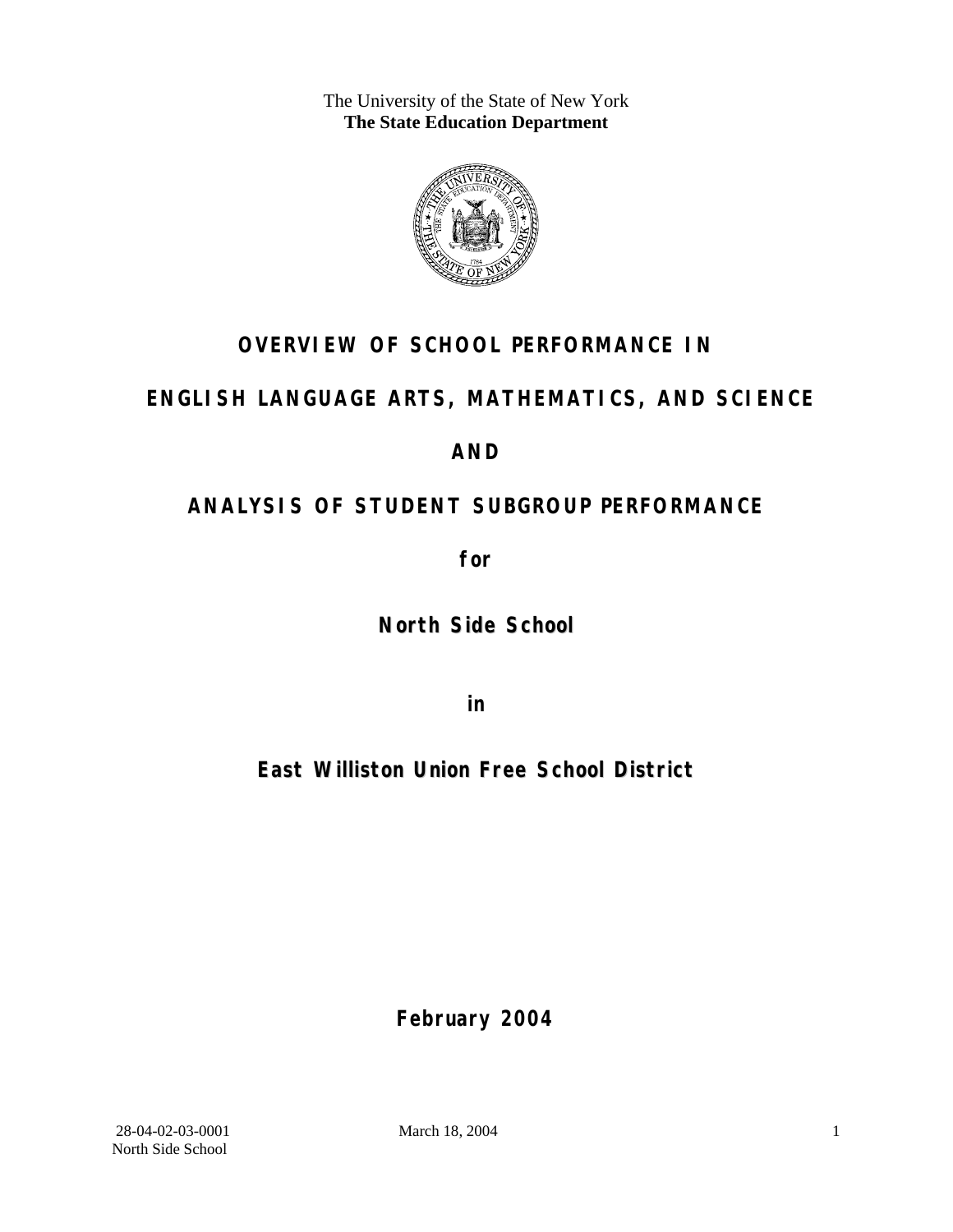#### **THE UNIVERSITY OF THE STATE OF NEW YORK**

#### **Regents of The University**

| Tonawanda             |
|-----------------------|
| <b>Hollis</b>         |
| Staten Island         |
| New Rochelle          |
| Peru                  |
| Huntington            |
| <b>North Syracuse</b> |
| New York              |
| <b>Belle Harbor</b>   |
| <b>Buffalo</b>        |
| Hartsdale             |
| Albany                |
| <b>Bronx</b>          |
| New York              |
| <b>Binghamton</b>     |
| Rochester             |

#### **President of The University and Commissioner of Education**

RICHARD P. MILLS

**Deputy Commissioner for Elementary, Middle, Secondary and Continuing Education**  JAMES A. KADAMUS

#### **Coordinator, School Operations and Management Services**

CHARLES SZUBERLA

#### **Coordinator, Information and Reporting Services**

MARTHA P. MUSSER

The State Education Department does not discriminate on the basis of age, color, religion, creed, disability, marital status, veteran status, national origin, race, gender, genetic predisposition or carrier status, or sexual orientation in its educational programs, services and activities. Portions of this publication can be made available in a variety of formats, including braille, large print or audio tape, upon request. Inquiries concerning this policy of nondiscrimination should be directed to the Department's Office for Diversity, Ethics, and Access, Room 530, Education Building, Albany, NY 12234. **Requests for additional copies of this publication may be made by contacting the Publications Sales Desk, Room 309, Education Building, Albany, NY 12234.** 

Please address all correspondence about this report that is not related to data corrections to:

*School Report Card Coordinator Information and Reporting Services Team New York State Education Department Room 863 EBA 89 Washington Avenue Albany, NY 12234*  E-mail: *RPTCARD@mail.nysed.gov*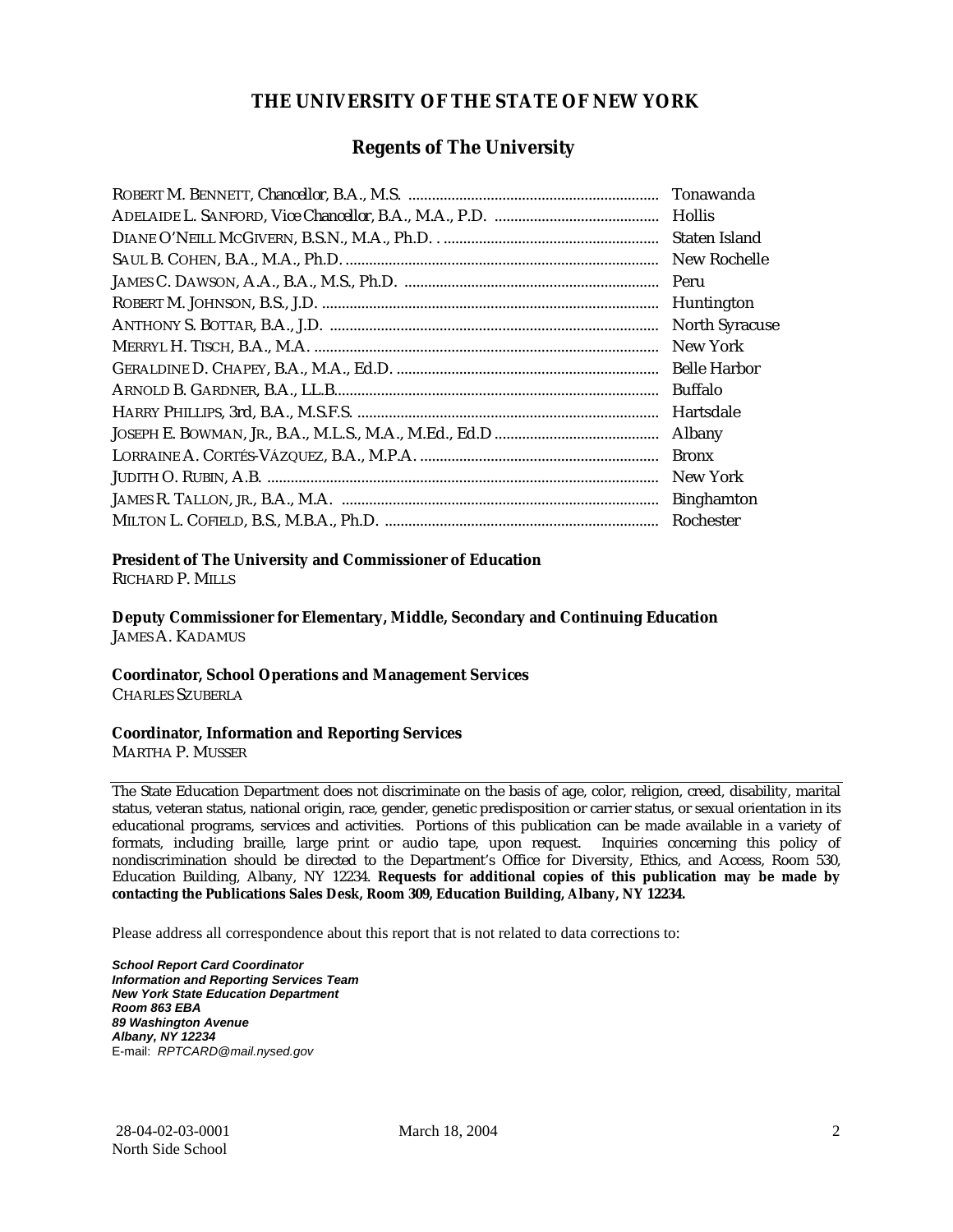The *New York State School Report Card* is an important part of the Board of Regents effort to raise learning standards for all students. It provides information to the public on student performance and other measures of school and district performance. Knowledge gained from the school report card on a school's strengths and weaknesses can be used to improve instruction and services to students.

The *New York State School Report Card* consists of three parts: the *Overview of School Performance in English Language Arts, Mathematics, and Science and Analysis of Student Subgroup Performance,* the *Comprehensive Information Report,* and the *School Accountability Report*. The *Overview and Analysis* presents performance data on measures required by the federal No Child Left Behind Act: English, mathematics, science, and graduation rate. Performance data on other State assessments can be found in the *Comprehensive Information Report*. The *School Accountability Report* provides information as to whether a school is making adequate progress toward enabling all students to achieve proficiency in English and mathematics.

State assessments are designed to help ensure that all students reach high learning standards. They show whether students are getting the foundation knowledge they need to succeed at the elementary, middle, and commencement levels and beyond. The State requires that students who are not making appropriate progress toward the standards receive academic intervention services.

In the *Overview*, performance on the elementary- and middle-level assessments in English language arts and mathematics and on the middle-level science test is reported in terms of mean scores and the percentage of students scoring at each of the four levels. These levels indicate performance on the standards from seriously deficient to advanced proficiency. Performance on the elementary-level science test is reported in terms of mean scores and the percentage of students making appropriate progress. Regents examination scores are reported in four score ranges. Scores of 65 to 100 are passing; scores of 55 to 64 earn credit toward a local diploma (with the approval of the local board of education). Though each elementary- and middle-level assessment is administered to students in a specific grade, secondary-level assessments are taken by students when they complete the coursework for the core curriculum. Therefore, the performance of students at the secondary level is measured for a student cohort rather than a group of students at a particular grade level. Students are grouped in cohorts according to the year in which they first entered grade 9.

The assessment data in the *Overview and Analysis* are for all tested students in the school, including general-education students and students with disabilities. In the *Overview*, each school's performance is compared with that of schools similar in grade level, district resources, and student needs as indicated by income and limited English proficiency (LEP) status. Each district's performance is compared with that of all public schools statewide. In the *Analysis*, performance is disaggregated by race/ethnicity, disability status, gender, LEP status, income level, and migrant status.

Explanations of terms referred to or symbols used in this part of the school report card may be found in the glossary on the last page. Further information on the school report card may be found in the guide, *Understanding Your School Report Card: February 2004*, available on the Information and Reporting Services Web site at www.emsc.nysed.gov/irts.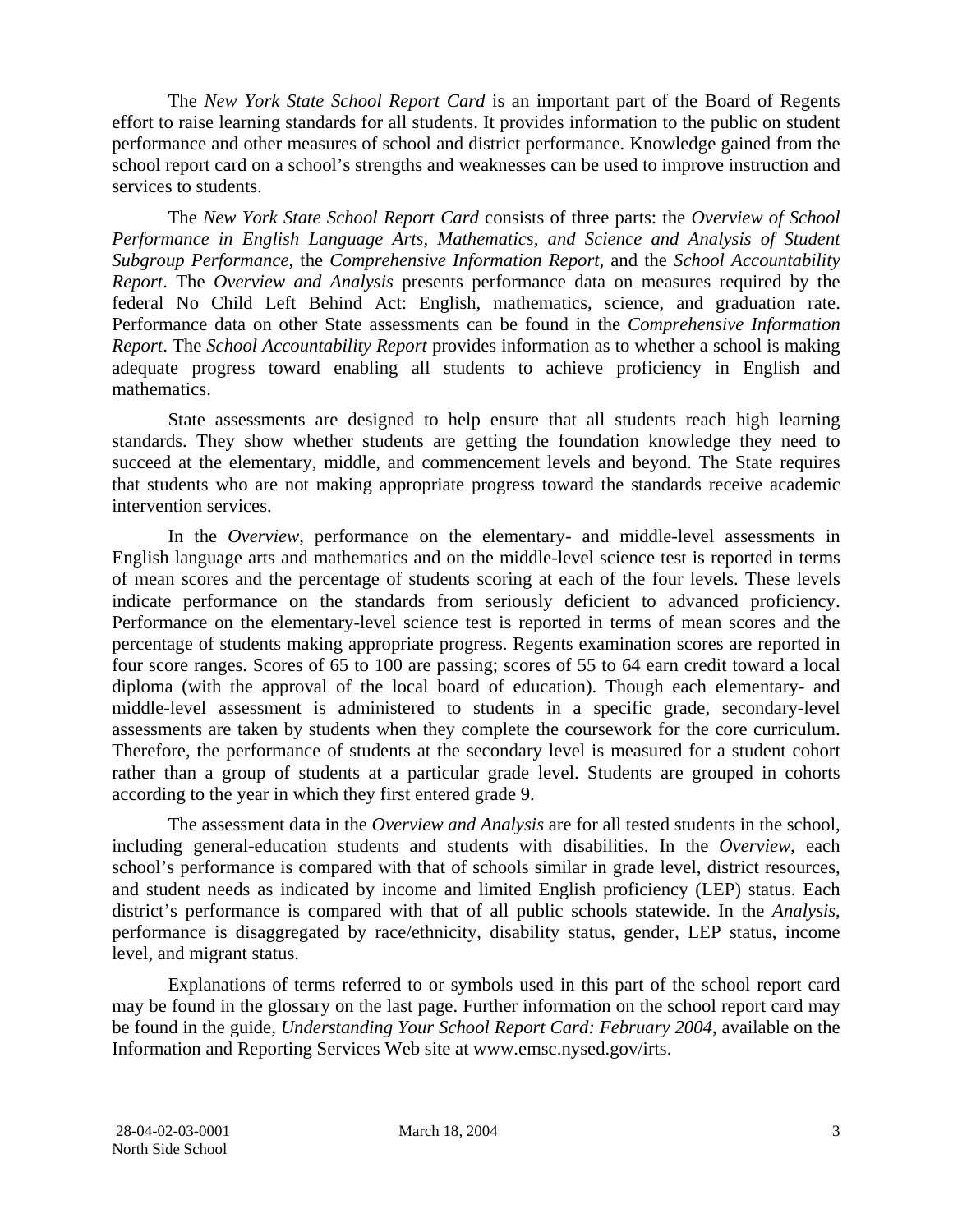# **Overview of School Performance in English Language Arts, Mathematics, and Science**

### **School Profile**

| Principal:<br>James F. Newman |             | (516)333-6860<br>Phone:   |
|-------------------------------|-------------|---------------------------|
| <b>Organization</b>           | Grade Range | <b>Student Enrollment</b> |
| $2002 - 03$                   | $K-4$       | 667                       |

| 2001–02 School District-wide Total Expenditure per Pupil | \$19,429 |
|----------------------------------------------------------|----------|
|                                                          |          |

### **2002–03 Percentage of Core Classes Taught by Highly Qualified Teachers\***

| <b>Number of Core</b><br><b>Classes</b> | <b>Percent Taught</b><br>by Highly<br>Qualified<br><b>Teachers</b> |
|-----------------------------------------|--------------------------------------------------------------------|
| 53                                      | 94%                                                                |
|                                         |                                                                    |

\*For the 2002-03 school year, SED is reporting that teachers of core classes are highly qualified if they are certified to teach those classes. However, No Child Left Behind (NCLB) imposes requirements beyond certification for some teachers to be considered highly qualified. In future years, when New York State uses the NCLB criteria for reporting, certified teachers must fulfill all NCLB requirements to be counted as highly qualified.

#### **2002–03 Percentage of Teachers with No Valid Teaching Certificate\***

| Number of<br><b>Teachers</b> | <b>Percent with No</b><br><b>Valid Teaching</b><br><b>Certificate</b> |
|------------------------------|-----------------------------------------------------------------------|
| 46                           | 4%                                                                    |

\*This count includes teachers with temporary licenses who do not have a valid permanent, provisional, or transitional teaching certificate.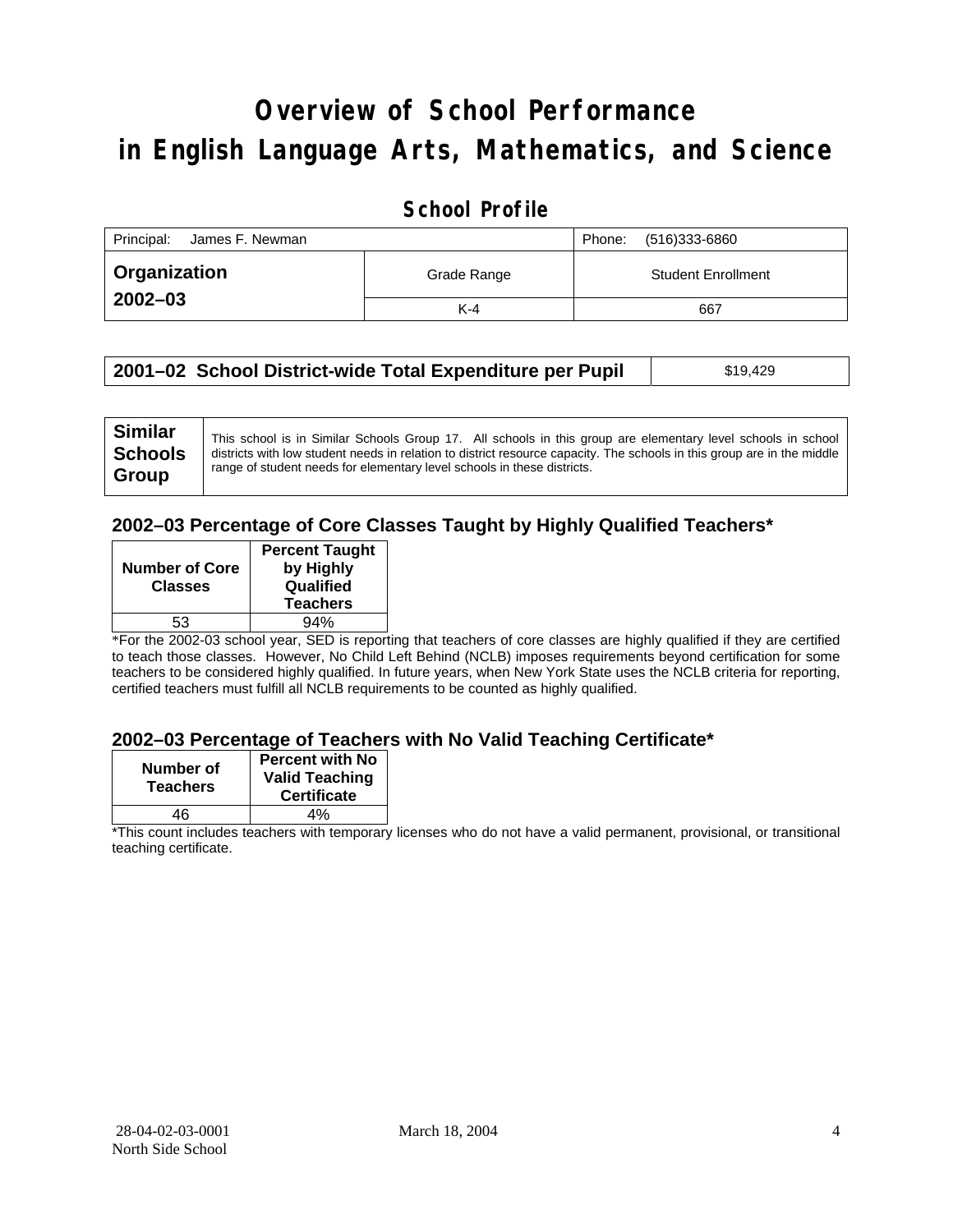English Language Arts



|                                               |                    | <b>Counts of Students Tested</b> |                    |                    |              |                   |
|-----------------------------------------------|--------------------|----------------------------------|--------------------|--------------------|--------------|-------------------|
| <b>Performance at I</b><br><b>This School</b> | Level 1<br>455-602 | Level 2<br>603-644               | Level 3<br>645-691 | Level 4<br>692-800 | <b>Total</b> | <b>Mean Score</b> |
| Jan-Feb 2001                                  |                    |                                  | 68                 | 50                 | 130          | 687               |
| Jan-Feb 2002                                  |                    |                                  | 45                 | 56                 | 105          | 701               |
| Feb 2003                                      |                    | 13                               | 51                 | 72                 | 137          | 693               |

|         | Elementary-Level English Language Arts Levels — Listening, Reading, and Writing Standards                 |  |  |  |  |
|---------|-----------------------------------------------------------------------------------------------------------|--|--|--|--|
| Level 4 | These students exceed the standards and are moving toward high performance on the Regents examination.    |  |  |  |  |
| Level 3 | These students meet the standards and, with continued steady growth, should pass the Regents examination. |  |  |  |  |
| Level 2 | These students <b>need extra help</b> to meet the standards and pass the Regents examination.             |  |  |  |  |
| Level 1 | These students have serious academic deficiencies.                                                        |  |  |  |  |

**Performance of Limited English Proficient Students Taking the New York State English as a Second Language Achievement Test (NYSESLAT) as the Measure of English Language Arts Achievement**

| Grade 4 | <b>Number</b><br>Tested | Level 1 | Level 2  | Level 3  | Level 4  |
|---------|-------------------------|---------|----------|----------|----------|
| 2003    |                         |         | $^{\pi}$ | $^{\pi}$ | $^{\pi}$ |

**Performance of Students with Severe Disabilities on the New York State Alternate Assessment (NYSAA) in English** 

| <b>Elementary Level</b> | <b>Number</b><br>Tested | AA-Level 1 | AA-Level 2 | AA-Level 3 | AA-Level 4 |
|-------------------------|-------------------------|------------|------------|------------|------------|
| $2002 - 03$             |                         |            |            |            |            |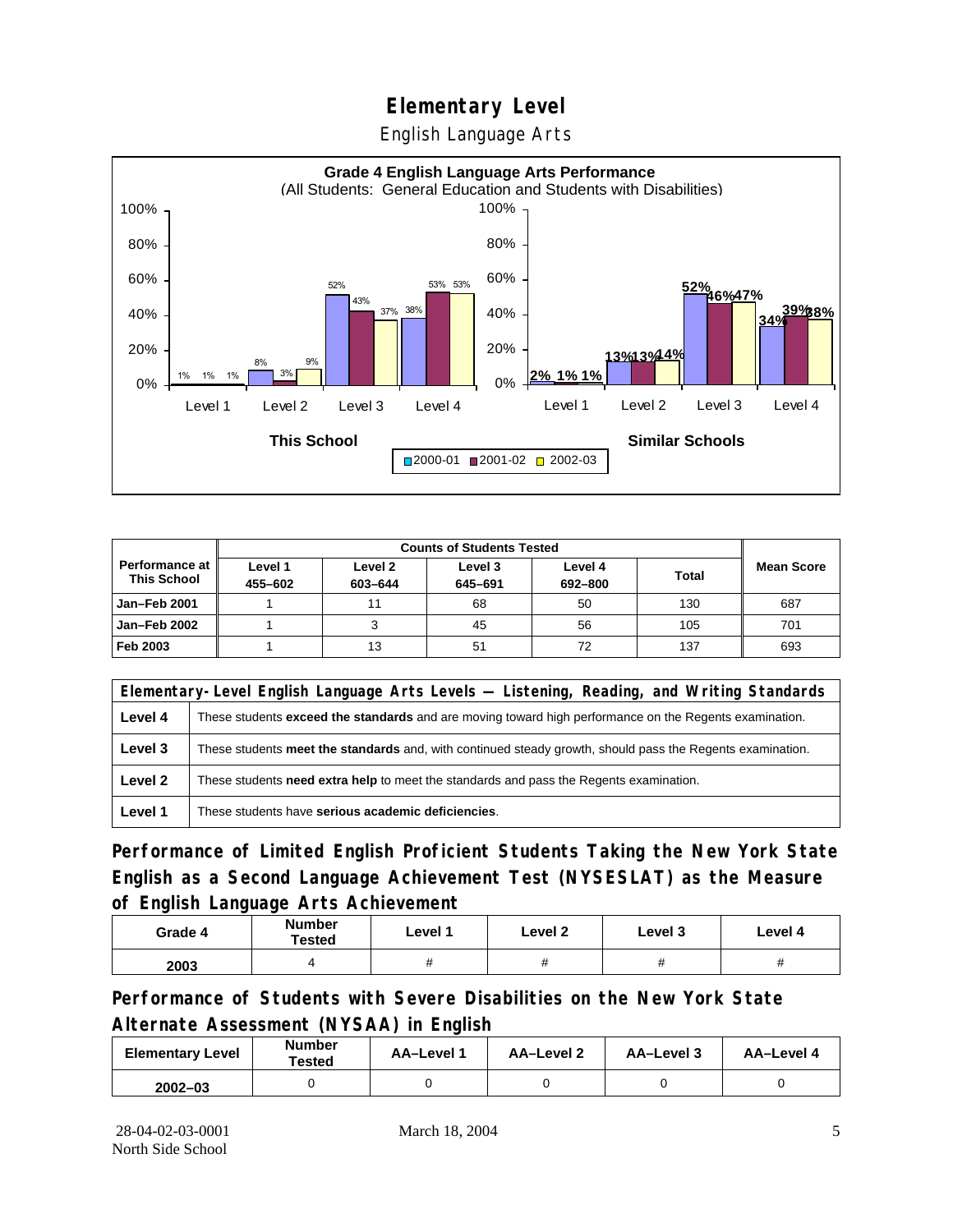### Mathematics



|                                        |                    | <b>Counts of Students Tested</b> |                    |                    |              |                   |
|----------------------------------------|--------------------|----------------------------------|--------------------|--------------------|--------------|-------------------|
| Performance at I<br><b>This School</b> | Level 1<br>448-601 | Level 2<br>602-636               | Level 3<br>637-677 | Level 4<br>678-810 | <b>Total</b> | <b>Mean Score</b> |
| May 2001                               |                    |                                  | 40                 | 87                 | 131          | 689               |
| May 2002                               |                    |                                  | 55                 | 46                 | 106          | 677               |
| May 2003                               |                    |                                  | 50                 | 85                 | 140          | 688               |

|         | Elementary-Level Mathematics Levels -                                                                     |  |  |  |  |
|---------|-----------------------------------------------------------------------------------------------------------|--|--|--|--|
|         | Knowledge, Reasoning, and Problem-Solving Standards                                                       |  |  |  |  |
| Level 4 | These students exceed the standards and are moving toward high performance on the Regents examination.    |  |  |  |  |
| Level 3 | These students meet the standards and, with continued steady growth, should pass the Regents examination. |  |  |  |  |
| Level 2 | These students need extra help to meet the standards and pass the Regents examination.                    |  |  |  |  |
| Level 1 | These students have serious academic deficiencies.                                                        |  |  |  |  |

### **Performance of Students with Severe Disabilities on the New York State Alternate Assessment (NYSAA) in Mathematics**

| <b>Elementary Level</b> | <b>Number</b><br>Tested | <b>AA-Level 1</b> | AA-Level 2 | AA-Level 3 | AA-Level 4 |  |
|-------------------------|-------------------------|-------------------|------------|------------|------------|--|
| $2002 - 03$             |                         |                   |            |            |            |  |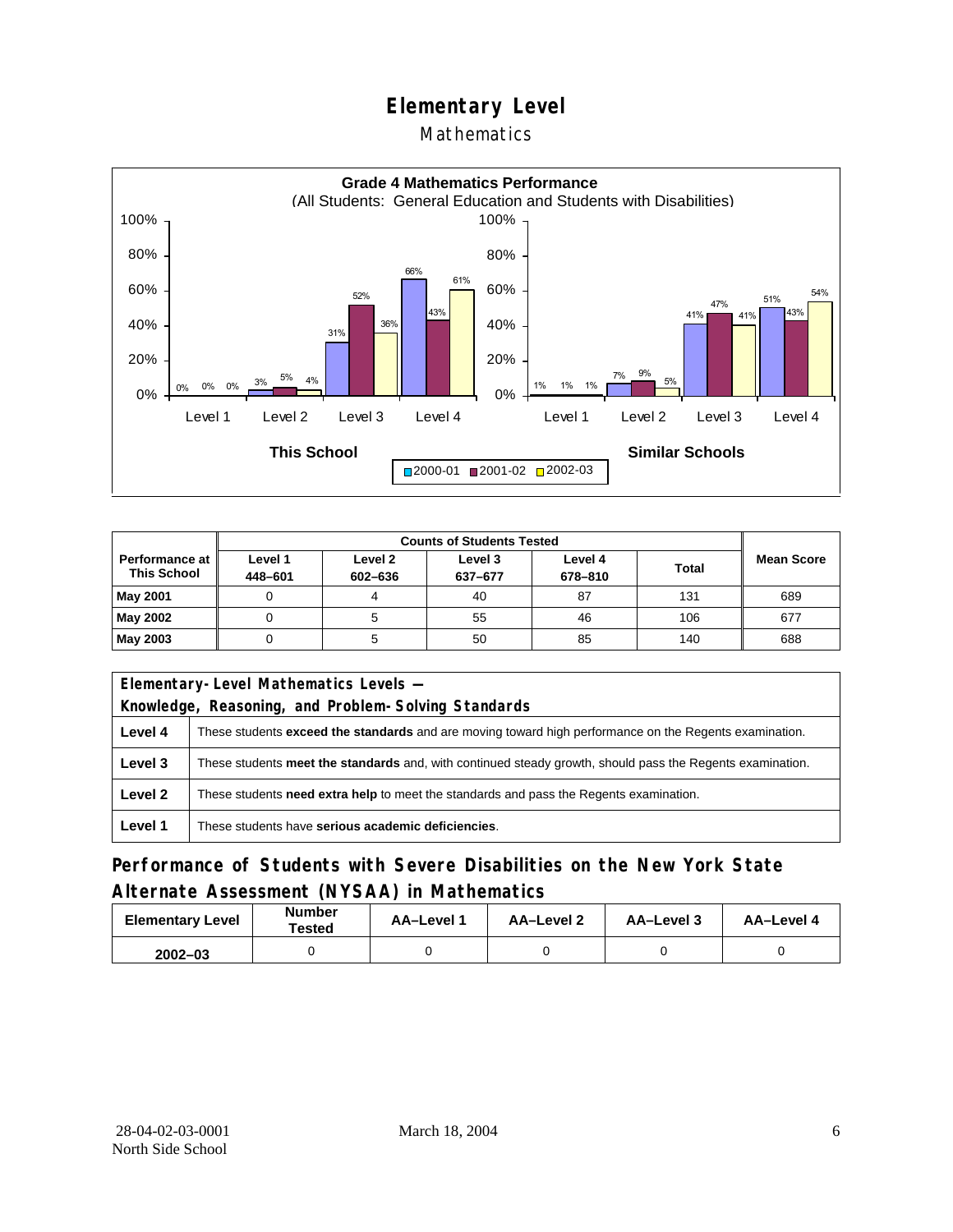Science Multiple-Choice



**All Students** 

|                 |     | Number Tested   Number Above SDL   Mean Score |    |
|-----------------|-----|-----------------------------------------------|----|
| May 2001        | 124 | 96                                            | 36 |
| May 2002        | 106 | 100                                           | 38 |
| <b>May 2003</b> | 140 | 123                                           | 38 |

| Grade 4 Science - Knowledge, Reasoning, and Problem-Solving Standards |                                                                                                                                                                                                                                          |  |  |  |  |  |
|-----------------------------------------------------------------------|------------------------------------------------------------------------------------------------------------------------------------------------------------------------------------------------------------------------------------------|--|--|--|--|--|
| <b>Multiple-Choice</b><br><b>Test Component</b>                       | This component contains 45 multiple-choice questions based upon the New York State Elementary<br>Science Syllabus and referenced to the New York State Learning Standards for Mathematics, Science<br>and Technology (Elementary Level). |  |  |  |  |  |
| <b>State Designated</b>                                               | Students who correctly answer fewer than 30 of the 45 questions of the multiple-choice test component                                                                                                                                    |  |  |  |  |  |
| Level (SDL)                                                           | must receive academic intervention services in the following term of instruction.                                                                                                                                                        |  |  |  |  |  |
| <b>School Mean</b>                                                    | For the multiple-choice test component, the mean score is the average number of correct answers for                                                                                                                                      |  |  |  |  |  |
| <b>Scores</b>                                                         | students tested. If all tested students answered all questions correctly, this score would be 45.                                                                                                                                        |  |  |  |  |  |

## **Elementary Level**

#### Science Performance Test

The elementary-level science test is composed of two sections, the multiple-choice section (described above) and the performance test. The performance test is not used to determine the need for academic intervention services or for accountability purposes because not all students are administered the same three tasks.

| <b>All Students</b>                       |     |    |  |  |  |  |  |  |
|-------------------------------------------|-----|----|--|--|--|--|--|--|
| <b>Number Tested</b><br><b>Mean Score</b> |     |    |  |  |  |  |  |  |
| May 2001                                  | 128 | 41 |  |  |  |  |  |  |
| May 2002                                  | 40  |    |  |  |  |  |  |  |
| <b>May 2003</b><br>138<br>40              |     |    |  |  |  |  |  |  |

### **Performance of Students with Severe Disabilities on the New York State Alternate Assessment (NYSAA) in Science**

| <b>Elementary Level</b> | <b>Number</b><br>Tested | AA-Level 1 | <b>AA-Level 2</b> | AA-Level 3 | AA-Level 4 |  |
|-------------------------|-------------------------|------------|-------------------|------------|------------|--|
| $2002 - 03$             |                         |            |                   |            |            |  |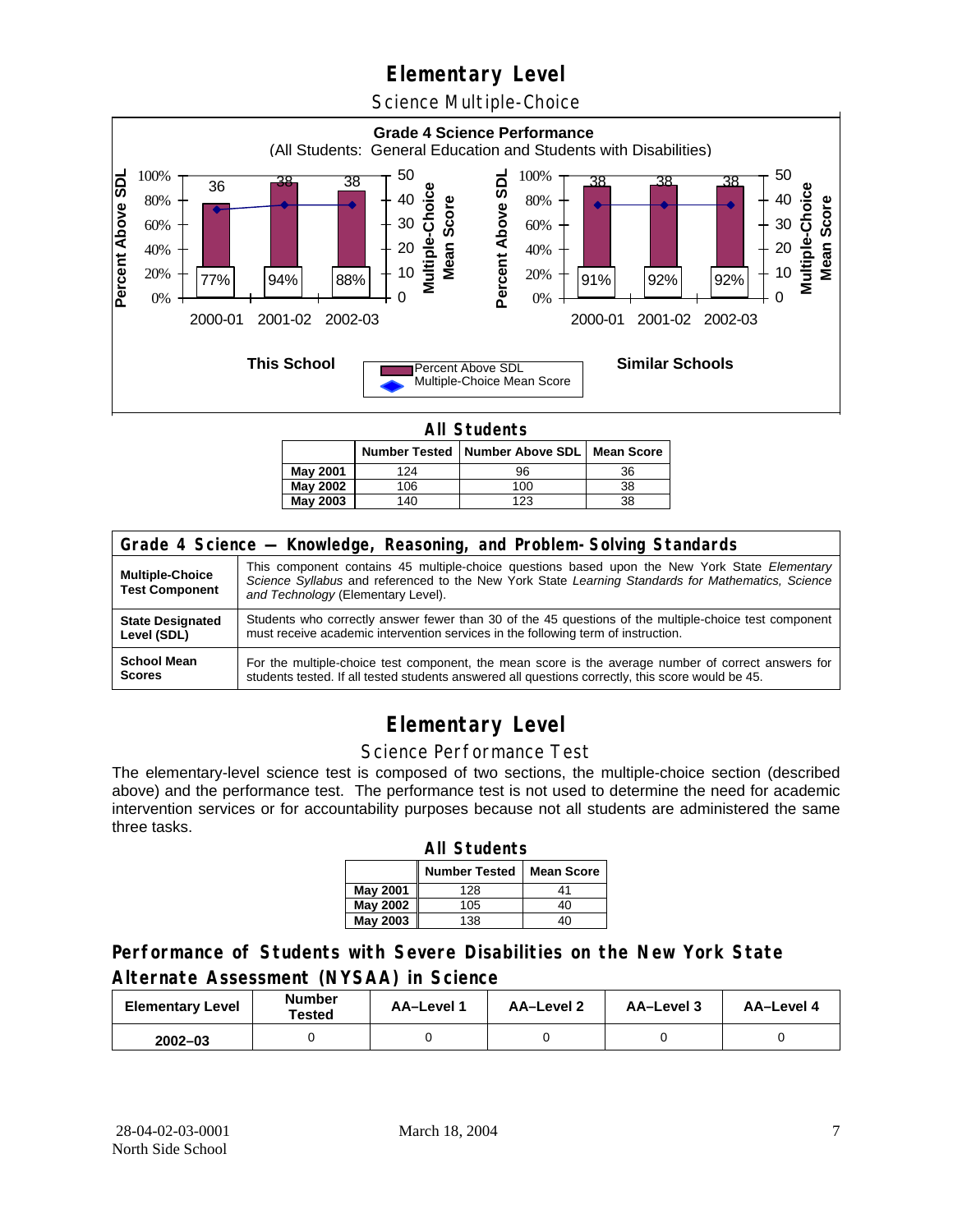# **Analysis of Student Subgroup Performance**

Historically, on State assessments the average performance of Black, Hispanic, and Native American students has been lower than that of White and Asian students. Similarly, students from lowincome families have not performed as well as those from higher income families. A high priority of the Board of Regents is to eliminate these gaps in student performance. In addition, Title I of the federal Elementary and Secondary Education Act includes explicit requirements "to ensure that students served by Title I are given the same opportunity to achieve to high standards and are held to the same high expectations as all students in each State."

This section of the school report card provides performance data for two years by racial/ethnic group, disability status, gender, English proficiency status, income level, and migrant status. The purpose of the student subgroup analyses is to determine if students who perform below the standards in any school tend to fall into particular groups, such as minority students, limited English proficient students, or economically disadvantaged students. If these analyses provide evidence that students in one of the groups achieve at a lower level than other students, the school and community should examine the reasons for this lower performance and make necessary changes in curriculum, instruction, and student support services to remedy these performance gaps. If your school did not report data for the 2002-03 school year for a subject and grade, a table showing data for subgroups in that subject and grade will not be included in the *Analysis*.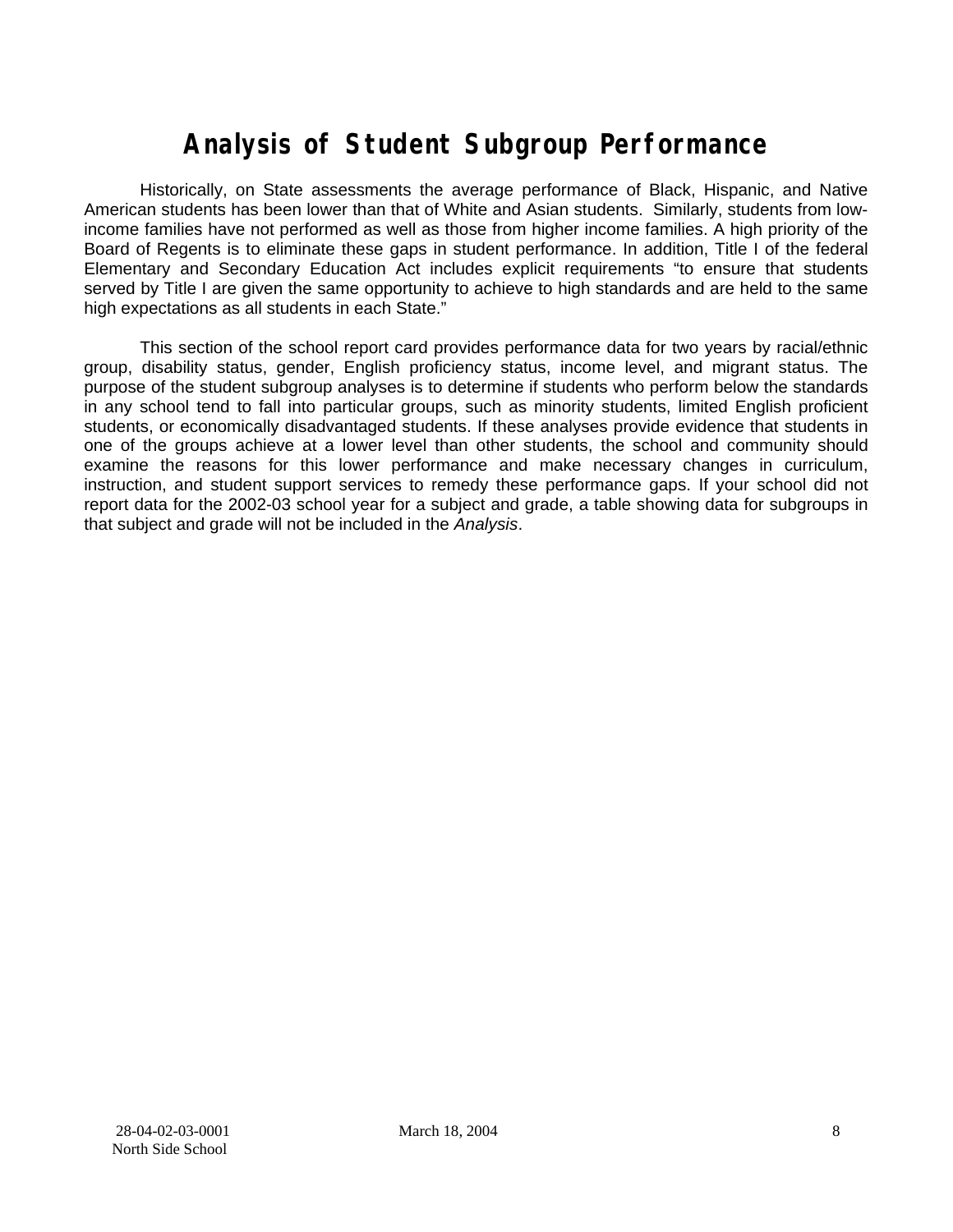### English Language Arts

|                                              | ◡<br>$2001 - 02$                                                                   |             |             |               | $2002 - 03$                                                       |         |             |             |
|----------------------------------------------|------------------------------------------------------------------------------------|-------------|-------------|---------------|-------------------------------------------------------------------|---------|-------------|-------------|
| <b>Student Subgroup</b>                      | <b>Percentages of Tested</b><br><b>Students Scoring at Levels</b><br><b>Tested</b> |             |             | <b>Tested</b> | <b>Percentages of Tested</b><br><b>Students Scoring at Levels</b> |         |             |             |
|                                              |                                                                                    | $2 - 4$     | $3 - 4$     | 4             |                                                                   | $2 - 4$ | $3 - 4$     | 4           |
| <b>Results by Race/Ethnicity</b>             |                                                                                    |             |             |               |                                                                   |         |             |             |
| American Indian/Alaskan Native               | 0                                                                                  | 0%          | 0%          | 0%            | $\mathbf 0$                                                       | 0%      | 0%          | 0%          |
| <b>Black</b>                                 | 0                                                                                  | 0%          | 0%          | 0%            | 0                                                                 | 0%      | 0%          | 0%          |
| Hispanic                                     | 5                                                                                  | 100%        | 100%        | 0%            | 3                                                                 | s       | s           | s           |
| Asian or Pacific Islander                    | 9                                                                                  | 89%         | 89%         | 67%           | 14                                                                | s       | s           | $\mathbf s$ |
| White                                        | 91                                                                                 | 100%        | 97%         | 55%           | 120                                                               | 99%     | 90%         | 53%         |
| Total                                        | 105                                                                                | 99%         | 96%         | 53%           | 137                                                               | 99%     | 90%         | 53%         |
| Small Group Totals (s)                       | $\mathbf 0$                                                                        | 0%          | 0%          | 0%            | 17                                                                | 100%    | 88%         | 47%         |
| <b>Results by Disability Status</b>          |                                                                                    |             |             |               |                                                                   |         |             |             |
| General-education students                   | 95                                                                                 | 99%         | 97%         | 59%           | 126                                                               | 100%    | 94%         | 56%         |
| Students with disabilities                   | 10                                                                                 | 100%        | 90%         | 0%            | 11                                                                | 91%     | 45%         | 9%          |
| Total                                        | 105                                                                                | 99%         | 96%         | 53%           | 137                                                               | 99%     | 90%         | 53%         |
| <b>Results by Gender</b>                     |                                                                                    |             |             |               |                                                                   |         |             |             |
| Female                                       | 56                                                                                 | 98%         | 95%         | 59%           | 66                                                                | 98%     | 89%         | 52%         |
| Male                                         | 49                                                                                 | 100%        | 98%         | 47%           | 71                                                                | 100%    | 90%         | 54%         |
| Total                                        | 105                                                                                | 99%         | 96%         | 53%           | 137                                                               | 99%     | 90%         | 53%         |
| <b>Results by English Proficiency Status</b> |                                                                                    |             |             |               |                                                                   |         |             |             |
| English proficient                           | 104                                                                                | $\mathbf s$ | $\mathbf s$ | s             | 135                                                               | s       | $\mathbf s$ | ${\tt s}$   |
| Limited English proficient                   | 1                                                                                  | s           | $\mathbf s$ | s             | $\overline{2}$                                                    | s       | $\mathbf s$ | ${\tt s}$   |
| Total                                        | 105                                                                                | 99%         | 96%         | 53%           | 137                                                               | 99%     | 90%         | 53%         |
| <b>Results by Income Level</b>               |                                                                                    |             |             |               |                                                                   |         |             |             |
| Economically disadvantaged                   | 4                                                                                  | s           | s           | s             | $\Omega$                                                          | 0%      | 0%          | 0%          |
| Not disadvantaged                            | 101                                                                                | s           | $\mathbf s$ | s             | 137                                                               | 99%     | 90%         | 53%         |
| Total                                        | 105                                                                                | 99%         | 96%         | 53%           | 137                                                               | 99%     | 90%         | 53%         |
| <b>Results by Migrant Status</b>             |                                                                                    |             |             |               |                                                                   |         |             |             |
| Migrant family                               | $\mathbf 0$                                                                        | 0%          | 0%          | 0%            | $\mathbf 0$                                                       | 0%      | 0%          | 0%          |
| Not migrant family                           | 105                                                                                | 99%         | 96%         | 53%           | 137                                                               | 99%     | 90%         | 53%         |
| Total                                        | 105                                                                                | 99%         | 96%         | 53%           | 137                                                               | 99%     | 90%         | 53%         |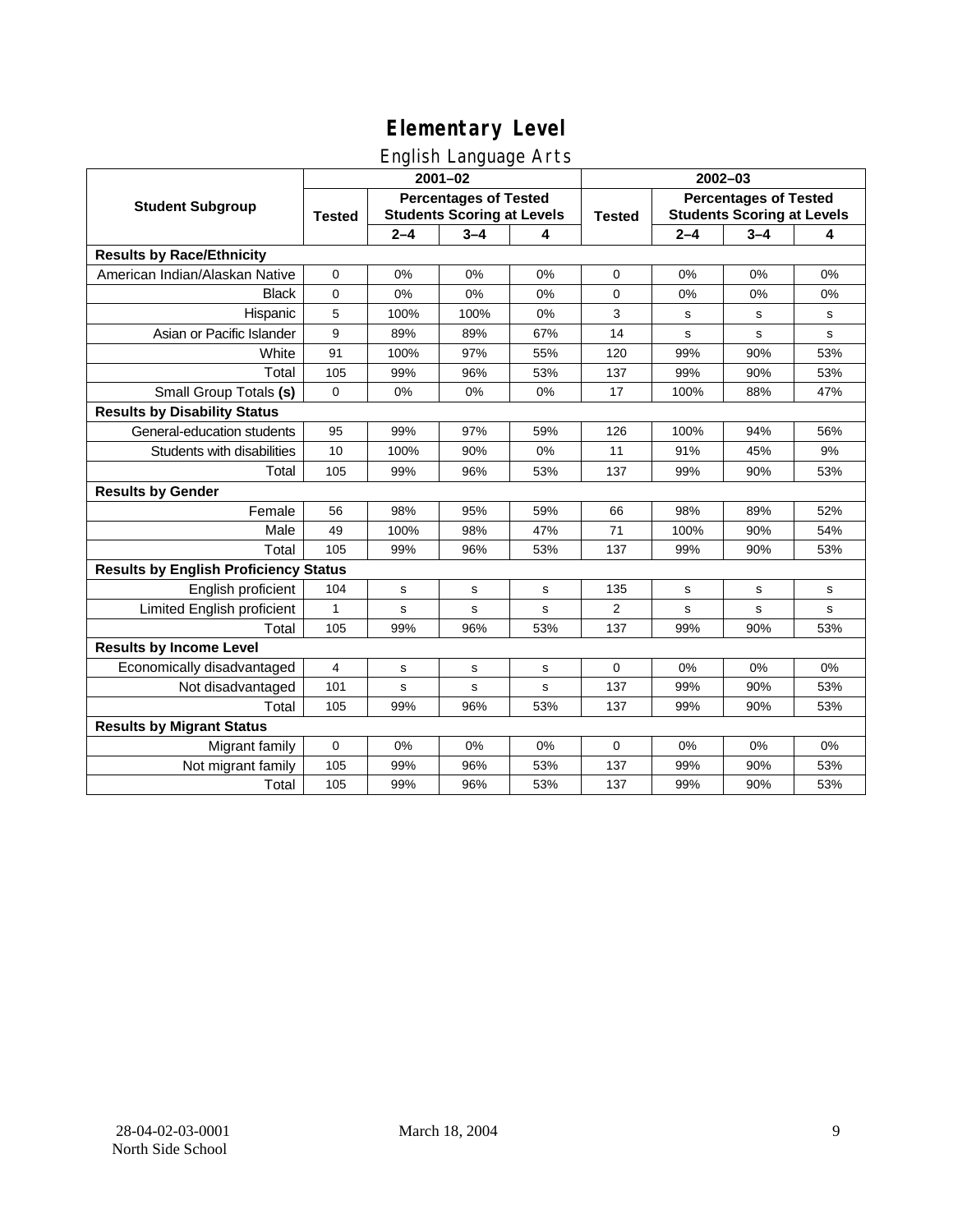### Mathematics

|                                              | $2001 - 02$                                                                        |         |         |               | $2002 - 03$                                                       |             |         |     |
|----------------------------------------------|------------------------------------------------------------------------------------|---------|---------|---------------|-------------------------------------------------------------------|-------------|---------|-----|
| <b>Student Subgroup</b>                      | <b>Percentages of Tested</b><br><b>Students Scoring at Levels</b><br><b>Tested</b> |         |         | <b>Tested</b> | <b>Percentages of Tested</b><br><b>Students Scoring at Levels</b> |             |         |     |
|                                              |                                                                                    | $2 - 4$ | $3 - 4$ | 4             |                                                                   | $2 - 4$     | $3 - 4$ | 4   |
| <b>Results by Race/Ethnicity</b>             |                                                                                    |         |         |               |                                                                   |             |         |     |
| American Indian/Alaskan Native               | $\mathbf 0$                                                                        | 0%      | 0%      | 0%            | $\mathbf 0$                                                       | 0%          | 0%      | 0%  |
| <b>Black</b>                                 | 0                                                                                  | 0%      | 0%      | 0%            | $\Omega$                                                          | 0%          | 0%      | 0%  |
| Hispanic                                     | 5                                                                                  | 100%    | 100%    | 0%            | 3                                                                 | s           | s       | s   |
| Asian or Pacific Islander                    | 9                                                                                  | 100%    | 89%     | 78%           | 15                                                                | $\mathbf s$ | s       | s   |
| White                                        | 92                                                                                 | 100%    | 96%     | 42%           | 122                                                               | 100%        | 97%     | 60% |
| Total                                        | 106                                                                                | 100%    | 95%     | 43%           | 140                                                               | 100%        | 96%     | 61% |
| Small Group Totals (s)                       | 0                                                                                  | 0%      | 0%      | 0%            | 18                                                                | 100%        | 94%     | 67% |
| <b>Results by Disability Status</b>          |                                                                                    |         |         |               |                                                                   |             |         |     |
| General-education students                   | 96                                                                                 | 100%    | 97%     | 48%           | 127                                                               | 100%        | 98%     | 65% |
| Students with disabilities                   | 10                                                                                 | 100%    | 80%     | 0%            | 13                                                                | 100%        | 85%     | 15% |
| Total                                        | 106                                                                                | 100%    | 95%     | 43%           | 140                                                               | 100%        | 96%     | 61% |
| <b>Results by Gender</b>                     |                                                                                    |         |         |               |                                                                   |             |         |     |
| Female                                       | 57                                                                                 | 100%    | 91%     | 44%           | 66                                                                | 100%        | 94%     | 55% |
| Male                                         | 49                                                                                 | 100%    | 100%    | 43%           | 74                                                                | 100%        | 99%     | 66% |
| Total                                        | 106                                                                                | 100%    | 95%     | 43%           | 140                                                               | 100%        | 96%     | 61% |
| <b>Results by English Proficiency Status</b> |                                                                                    |         |         |               |                                                                   |             |         |     |
| English proficient                           | 105                                                                                | s       | s       | s             | 136                                                               | s           | s       | s   |
| Limited English proficient                   | 1                                                                                  | s       | s       | s             | 4                                                                 | s           | s       | s   |
| Total                                        | 106                                                                                | 100%    | 95%     | 43%           | 140                                                               | 100%        | 96%     | 61% |
| <b>Results by Income Level</b>               |                                                                                    |         |         |               |                                                                   |             |         |     |
| Economically disadvantaged                   | 4                                                                                  | s       | s       | s             | $\Omega$                                                          | 0%          | 0%      | 0%  |
| Not disadvantaged                            | 102                                                                                | s       | s       | s             | 140                                                               | 100%        | 96%     | 61% |
| Total                                        | 106                                                                                | 100%    | 95%     | 43%           | 140                                                               | 100%        | 96%     | 61% |
| <b>Results by Migrant Status</b>             |                                                                                    |         |         |               |                                                                   |             |         |     |
| Migrant family                               | 0                                                                                  | 0%      | 0%      | 0%            | $\mathbf 0$                                                       | 0%          | 0%      | 0%  |
| Not migrant family                           | 106                                                                                | 100%    | 95%     | 43%           | 140                                                               | 100%        | 96%     | 61% |
| Total                                        | 106                                                                                | 100%    | 95%     | 43%           | 140                                                               | 100%        | 96%     | 61% |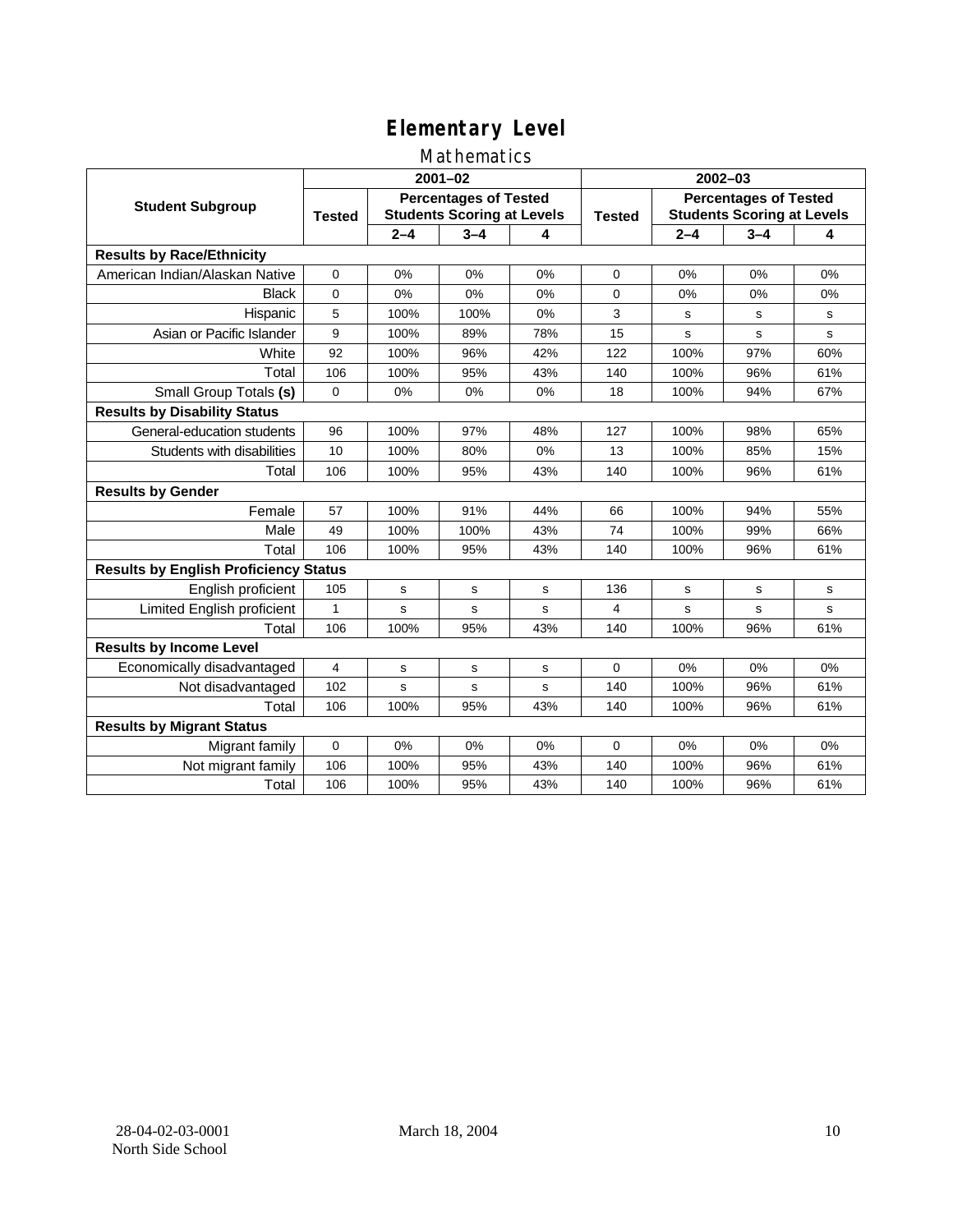## Science Multiple-Choice

|                                              | $2001 - 02$   |                                                                                       | 2002-03       |                                                                                              |  |  |  |
|----------------------------------------------|---------------|---------------------------------------------------------------------------------------|---------------|----------------------------------------------------------------------------------------------|--|--|--|
| <b>Student Subgroup</b>                      | <b>Tested</b> | Percentages of<br><b>Tested</b><br><b>Students</b><br><b>Scoring above</b><br>the SDL | <b>Tested</b> | <b>Percentages of</b><br><b>Tested</b><br><b>Students</b><br><b>Scoring above</b><br>the SDL |  |  |  |
| <b>Results by Race/Ethnicity</b>             |               |                                                                                       |               |                                                                                              |  |  |  |
| American Indian/Alaskan Native               | 0             | 0%                                                                                    | 0             | 0%                                                                                           |  |  |  |
| <b>Black</b>                                 | $\Omega$      | 0%                                                                                    | $\Omega$      | 0%                                                                                           |  |  |  |
| Hispanic                                     | 5             | 100%                                                                                  | 3             | s                                                                                            |  |  |  |
| Asian or Pacific Islander                    | 9             | 89%                                                                                   | 15            | s                                                                                            |  |  |  |
| White                                        | 92            | 95%                                                                                   | 122           | 89%                                                                                          |  |  |  |
| Total                                        | 106           | 94%                                                                                   | 140           | 88%                                                                                          |  |  |  |
| Small Group Totals (s)                       | $\mathbf 0$   | 0%                                                                                    | 18            | 83%                                                                                          |  |  |  |
| <b>Results by Disability Status</b>          |               |                                                                                       |               |                                                                                              |  |  |  |
| General-education students                   | 96            | 96%                                                                                   | 127           | 91%                                                                                          |  |  |  |
| Students with disabilities                   | 10            | 80%                                                                                   | 13            | 54%                                                                                          |  |  |  |
| Total                                        | 106           | 94%                                                                                   | 140           | 88%                                                                                          |  |  |  |
| <b>Results by Gender</b>                     |               |                                                                                       |               |                                                                                              |  |  |  |
| Female                                       | 57            | 89%                                                                                   | 66            | 80%                                                                                          |  |  |  |
| Male                                         | 49            | 100%                                                                                  | 74            | 95%                                                                                          |  |  |  |
| Total                                        | 106           | 94%                                                                                   | 140           | 88%                                                                                          |  |  |  |
| <b>Results by English Proficiency Status</b> |               |                                                                                       |               |                                                                                              |  |  |  |
| English proficient                           | 105           | s                                                                                     | 136           | s                                                                                            |  |  |  |
| Limited English proficient                   | $\mathbf{1}$  | s                                                                                     | 4             | s                                                                                            |  |  |  |
| Total                                        | 106           | 94%                                                                                   | 140           | 88%                                                                                          |  |  |  |
| <b>Results by Income Level</b>               |               |                                                                                       |               |                                                                                              |  |  |  |
| Economically disadvantaged                   | 4             | s                                                                                     | $\Omega$      | 0%                                                                                           |  |  |  |
| Not disadvantaged                            | 102           | s                                                                                     | 140           | 88%                                                                                          |  |  |  |
| Total                                        | 106           | 94%                                                                                   | 140           | 88%                                                                                          |  |  |  |
| <b>Results by Migrant Status</b>             |               |                                                                                       |               |                                                                                              |  |  |  |
| Migrant family                               | $\mathbf 0$   | 0%                                                                                    | $\Omega$      | 0%                                                                                           |  |  |  |
| Not migrant family                           | 106           | 94%                                                                                   | 140           | 88%                                                                                          |  |  |  |
| Total                                        | 106           | 94%                                                                                   | 140           | 88%                                                                                          |  |  |  |